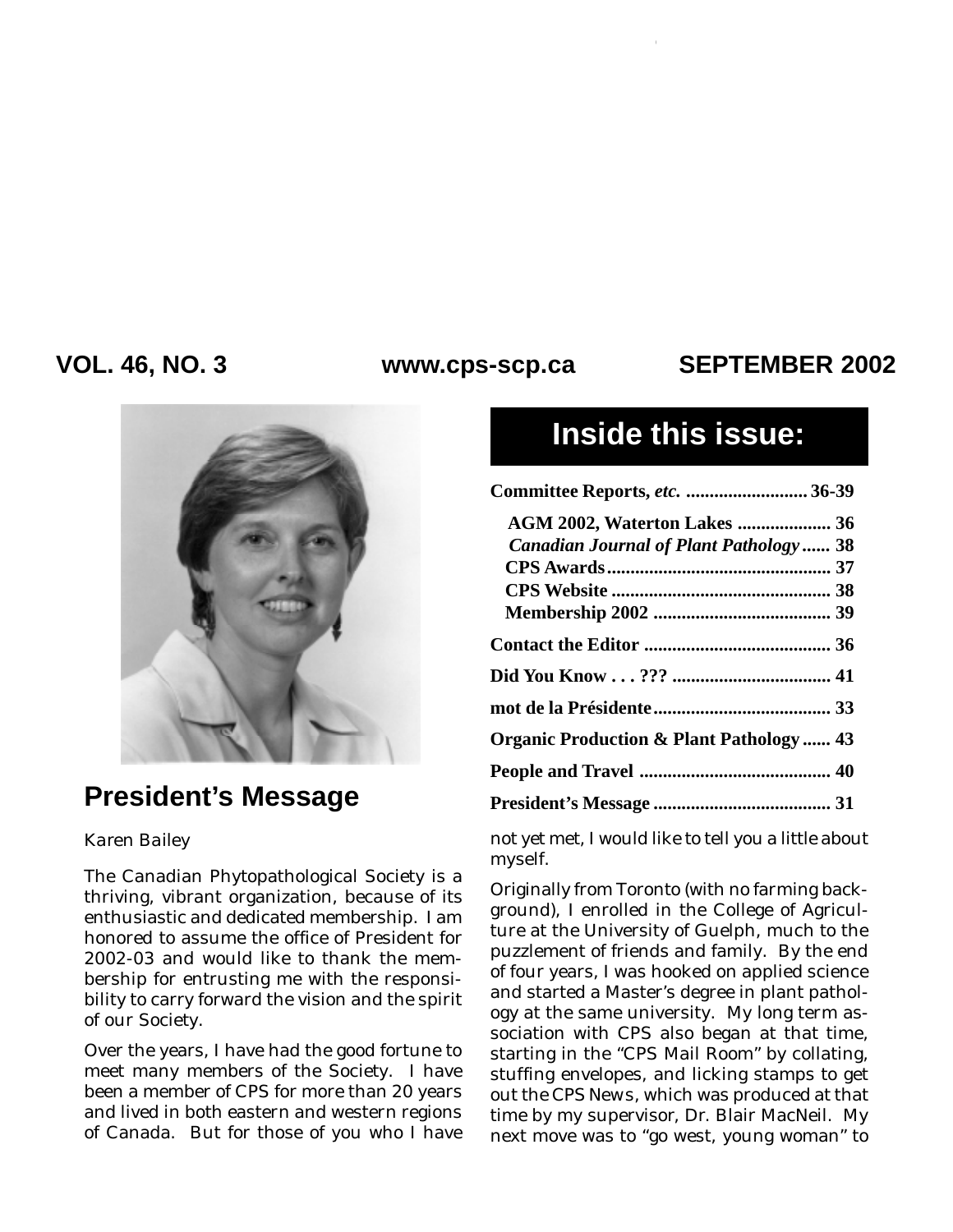work for Agriculture and Agri-Food Canada in Saskatoon. I completed a PhD at the University of Saskatchewan. My colleagues and mentors in Saskatoon were also active CPS members, and soon had me involved in many aspects of the Society, which has been and continues to be fun and rewarding.

#### **CPS Annual Meeting of 2002**

The Annual meeting was held in the beautiful setting of Waterton Lakes National Park, Alberta. It was a well-attended meeting with about 140 registrants and 40 accompanying people. There was something for everyone: interpretive hikes and talks by the park ranger; scientific programs covering subjects such as the molecular genetics of pathogens and hosts, biological control, disease control and epideI thank those who have completed their term: Roger Rimmer as Past-President, Peter Sholberg as Treasurer, and Simon Shamoun as Senior Director. These individuals have made significant contributions to our Society. I also welcome and look forward to working with those who have assumed new positions on Board, namely Greg Boland as Past-President, Richard Martin as President-Elect, Richard Hamelin as Vice-President, Dilantha Fernando as Treasurer, Odile Carisse as Senior Director, and Jim Menzies as Junior Director. Ken Mallett continues with his position as Secretary.

What's Happening in 2002-03

**Publication of the 3rd edition of** *Diseases of Field Crops in Canada***.** Based on insider

miology, and disease resistance; graduate student social at the Thirsty Bear complete with a hypnotist and CPS volunteers! At the banquet we were entertained by the prairie phenomenon Bryn Thiessen and his cowboy poetry.

At the Awards Ceremony we gave tribute to three highly deserving scientists who have made important contributions to plant pathology in Canada. The award for Outstanding Research was received by Dr. Jalpa P. Tewari of the University of Alberta, Edmonton. Dr. Rudra Singh of Agriculture & Agri-Food Canada in Fredericton, New Brunswick received the award of Fellow. Dr. Louis Bernier of University of Laval, Sainte Foy, Quebec received the Gordon Green Outstanding Young Scientist Award. We also presented awards to several graduate students of plant pathology. Student Travel Awards were received by Syma Chatterton of the University of Guelph and Amelia Dauch of McGill University. Amelia Dauch also won the Best Student Oral presentation. The Best Student Poster Presentation was awarded to Robert Duncan of the University of Winnipeg, and an Honorable Mention given to Quinn Holslag from the University of Manitoba. Congratulations to all!

There were a number of changes to the CPS Board this year. On behalf of the membership

*"My colleagues and mentors were active CPS members, and soon had me involved in many aspects of the Society, which has been and continues to be fun and rewarding."*

information from the Revisions Committee, they are hiring professional services to copy edit the final manuscript and to complete the photo layouts. It is estimated that the book will be pub-

lished by late 2002, with sales starting in 2003.

*CJPP* **On-Line.** Soon it will be a year since our journal appeared in electronic format with free public access to its contents. We are now investigating options to limit access to only members and subscribers of the journal. The Journal Editor, Zamir Punja, and Greg Boland will meet with NRC Press this fall.

**CPS Website.** Greg Boland is continuing as Website Editor and will continue to improve the content of the website. This year he will be posting information on the committees and their mandates, so members wishing to get involved can be more informed.

*CPS-SCP News***.** After five years as Editor of the newsletter, David Kaminski will be stepping down from this position in June 2003. David and Jim Menzies (who is the Associate Editor) have done a great job to give our newsletter a new appearance and revitalize the content. Jim will remain as associate editor, but we need to search our membership for a new Editor. Also, we would like to increase the bilingual content of articles in the newsletter, so we are looking for a second associate editor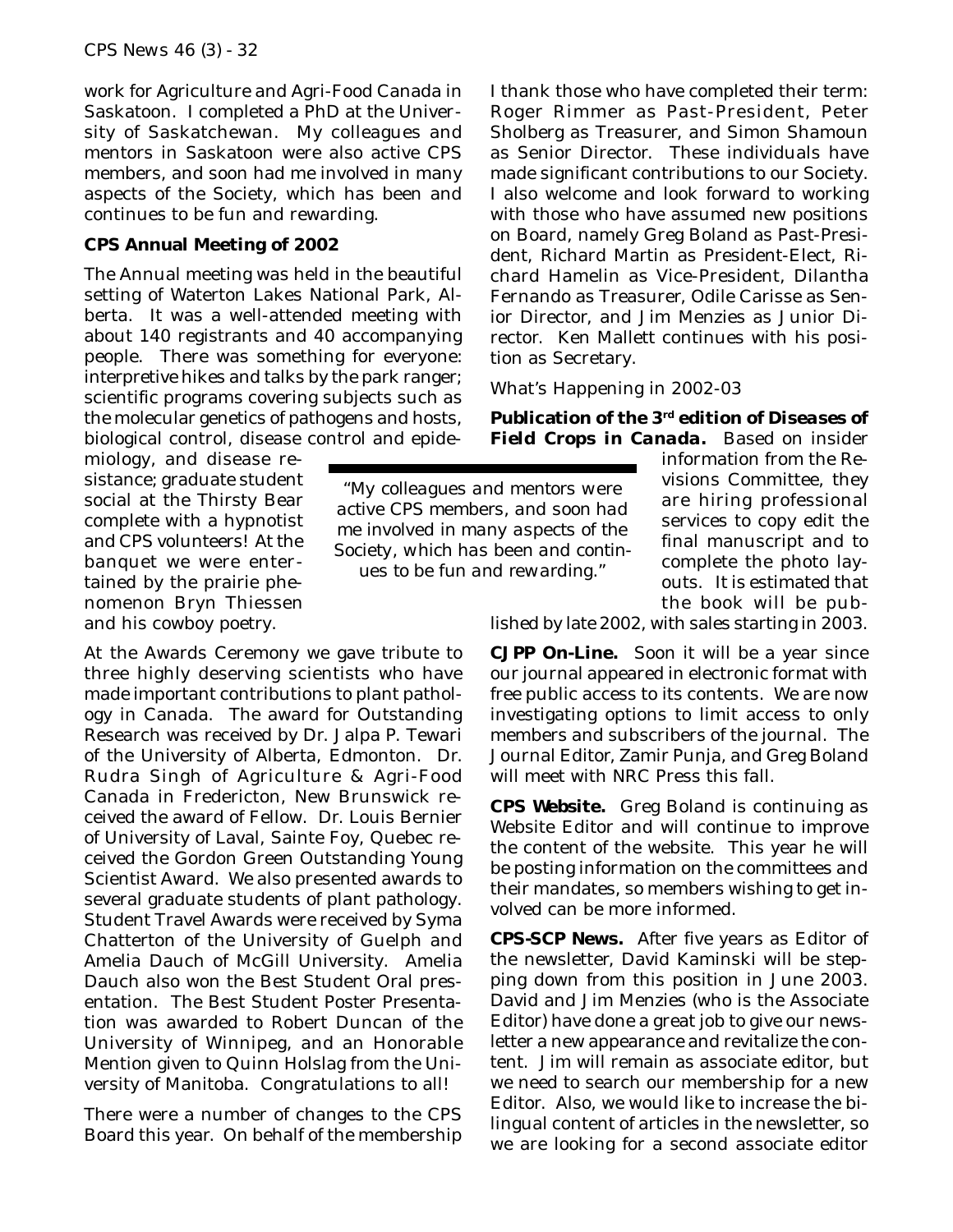who can help us to achieve this goal. Any volunteers?

**Implementation of Strategic Plan.** Many ideas from the strategic plan have been implemented and we are currently working on the medium and low priority goals. Some goals being tackled this year are to review the number and value of the student awards, survey the membership on their satisfaction with services that are or could be provided, increase the Society's participation in Science Fairs, and distribute CPS promotional kits in French and English to regional reps.

**CPS Microbial Genetic Resources and Culture Collections Committee.** Under the guidance of Tom Fetch, this committee is planning a special workshop to address issues related to the depletion of microbial resources in Canada. It will be held in association with the CPS Annual meeting in Montreal in 2003 and will be co-sponsored by the Canadian Agri-Food Research Council. Further details will be announced later.

**CPS 75th Anniversary Special Events Committee.** The year 2004 marks the 75<sup>th</sup> year that plant pathologists in Canada have been organized as a Society. Ron Howard has agreed to chair this new *ad hoc* committee, which will organize special events for this auspicious occasion that includes participation from both regular and emeritus members. Ideas for events are coming forward, but more are needed. Please consider adding your participation to this committee and contact Ron (Email: ron.howard@gov.ab.ca).

As you can see, we have a number of exciting goals on the agenda for 2002-03. It should be a busy and productive year for CPS, and it is by working with you, the membership, that the Board and Committees can accomplish these goals.

# **Mot de la présidente**

### *Karen Bailey*

La Société canadienne de phytopathologie est une organisation prospère et active grâce à l'enthousiasme et au dévouement de ses membres. C'est un honneur pour moi d'assumer la présidence pour 2002-2003 et je remercie les membres de me confier la responsabilité de transmettre la vision et l'esprit de notre Société.

Au cours des années, j'ai eu la chance de rencontrer beaucoup de membres de la Société. J'ai été membre de la SCP durant plus de 20 ans et j'ai vécu dans l'Est et l'Ouest du Canada. Mais pour ceux d'entre vous que je n'ai pas encore rencontrés, je voudrais vous parler un peu de moi.

Originaire de Toronto (sans antécédents en agriculture), je me suis inscrite à l'École d'agriculture de l'Université de Guelph, à la surprise de mes amis et de la famille. À la fin de mes quatre années d'étude, j'étais passionnée de science appliquée et j'ai commencé une maîtrise en phytopathologie à la même université. Mon implication à long terme avec la SCP a également commencé à ce moment-là, dans la « salle de courrier de la SCP », par l'assemblage du bulletin d'information de la SCP, en le plaçant dans des enveloppes et en léchant des timbres pour sortir le bulletin qui était produit à ce momentlà par mon directeur de thèse, le Dr Blair MacNeil. Par la suite, la jeune femme que j'étais a migré à l'Ouest pour travailler pour Agriculture et Agroalimentaire Canada à Saskatoon. J'ai obtenu un doctorat de l'Université de la Saskatchewan. Mes collègues et mentors à Saskatoon étaient également des membres actifs de la SCP et m'ont rapidement impliquée dans plusieurs activités de la Société, ce qui a été et continue d'être plaisant et gratifiant.

### **La réunion annuelle de 2002**

La réunion annuelle a eu lieu dans la belle région du parc national des Lacs-Waterton en Alberta. Ce fut une réunion très populaire avec environ 140 inscrits accompagnés de 40 autres personnes. Il y en avait pour tous les goûts : sentiers d'interprétation et entretiens avec un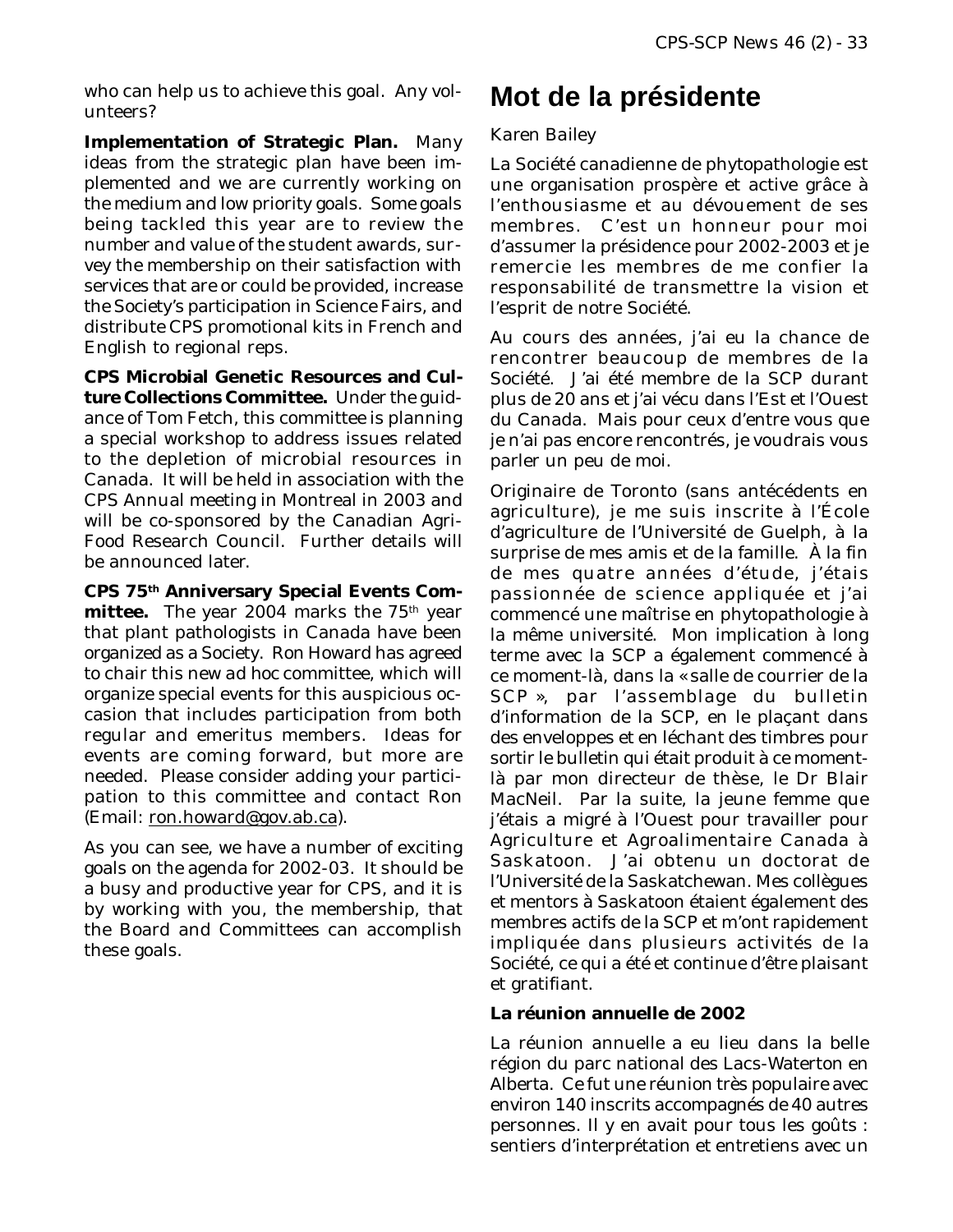garde du parc; des programmes scientifiques touchant des sujets tels que la génétique moléculaire des organismes phytopathogènes et des hôtes, la lutte biologique, la lutte contre les maladies et l'épidémiologie, et la résistance à la maladie; jusqu'à une rencontre des étudiants diplômés au Thirsty Bear avec un hypnotiseur et des volontaires de la SCP! Au banquet, nous avons été divertis par le phénomène des Prairies, Bryn Thiessen, et sa poésie de cow-boy.

Lors de la cérémonie de remise des prix, nous avons rendu hommage à trois scientifiques très

méritants qui ont apporté des contributions importantes à la phytopathologie au Canada. La récompense pour Recherche exceptionnelle a été remise au Dr Jalpa P. Tewari de l'Université d'Alberta à Edmonton. Le Dr Rudra Singh d'Agriculture et Agroalimentaire Canada à Fredericton, Nouveau Brunswick, a été nommé membre associé. Le Dr

Louis Bernier de l'Université Laval, Sainte-Foy, Québec, a reçu le Prix Gordon J. Green de remarquable jeune chercheur. Plusieurs récompenses furent également présentées à des étudiants diplômés en phytopathologie. Des prix pour les déplacements à la réunion ont été décernés à Syma Chatterton de l'Université de Guelph et à Amelia Dauch de l'Université McGill. Amelia Dauch a également gagné le Prix de la meilleure présentation étudiante. Le Prix de la meilleure affiche étudiante a été attribué à Robert Duncan de l'Université de Winnipeg et une mention honorable donnée à Quinn Holslag de l'Université du Manitoba. Félicitations à tous.

Plusieurs changements ont eu lieu au sein du Conseil d'administration de la SCP cette année. Au nom des membres, je remercie ceux qui ont terminé leur mandat : Roger Rimmer comme président sortant, Peter Sholberg comme trésorier et Simon Shamoun come directeur senior. Ces personnes ont contribué de façon importante à notre Société. Je

souhaite aussi la bienvenue aux autres qui ont accepté de nouveaux mandats au C.A. et avec qui j'ai hâte de travailler, notamment Greg Boland comme président sortant, Richard Martin comme président élu, Richard Hamelin comme vice-président, Dilantha Fernando comme trésorière, Odile Carisse comme directrice senior et Jim Menzies comme directeur junior. Ken Mallett continuera d'occuper le poste de secrétaire.

À quoi s'attendre en 2002-2003

**Publication de la 3e édition de** *Diseases of Field Crops in Canada***.** Sur la foi

*<< Mes collègues et mentors étaient également des membres actifs de la SCP et m'ont rapidement impliquée dans plusieurs activités de la Société, ce qui a été et continue d'être plaisant et gratifiant. >>*

d'informations internes en provenance du Comité de révision, ils en sont à l'étape de contracter des services professionnels pour faire la révision de la copie finale du manuscrit et pour le montage des photos. On pense que le bouquin sera publié à la fin de 2002 et que les ventes débuteront en 2003.

**Le** *CJPP* **en ligne.** Cela fera bientôt un an que notre revue est disponible sous forme électronique et que son contenu est accessible au public. Nous étudions présentement des façons d'en limiter l'accès aux membres et aux abonnés de la revue. Le directeur scientifique, Zamir Punja, et Greg Boland rencontreront les Presses du CNRC cet automne.

**Le site Web de la SCP.** Comme webmestre, Greg Boland continuera à améliorer le contenu du site Web. Cette année, il ajoutera de l'information sur les comités et leurs mandats; ainsi, les membres qui désirent s'impliquer seront mieux informés.

**Le bulletin d'information** *CPS-SCP News***.** Après cinq ans en tant que directeur du bulletin d'information, David Kaminski cèdera sa place en juin 2003. David et Jim Menzies (le directeur associé) ont fait un travail superbe pour donner une nouvelle présentation au bulletin d'information et pour en revivifier le contenu. Jim demeurera directeur associé, mais nous cherchons un nouveau directeur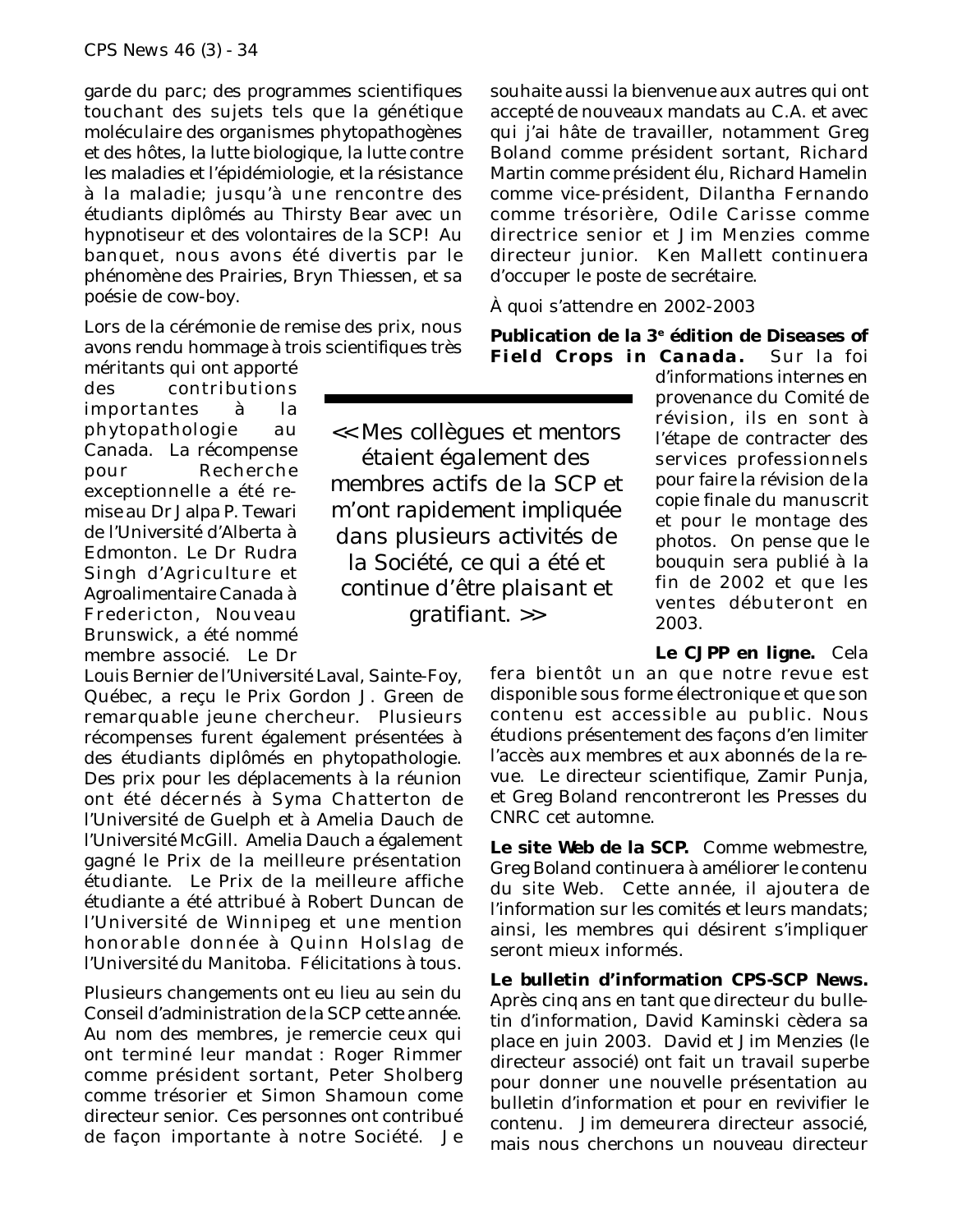parmi nos membres. Nous aimerions aussi augmenter le contenu bilingue du bulletin d'information; nous cherchons donc un second directeur associé qui pourrait aider à atteindre cet objectif. Des volontaires?

**Mise en oeuvre du plan stratégique.** Plusieurs des idées du plan stratégique ont été mises en application et nous travaillons actuellement sur les objectifs ayant une priorité basse ou moyenne. Certains des objectifs abordés cette année sont de réévaluer le nombre et la valeur des prix étudiants, sonder les membres sur leur degré de satisfaction vis-à-vis les services offerts ou que pourrait offrir la Société, augmenter la participation de la SCP aux rencontres scientifiques et distribuer des trousses promotionnelles en français et en anglais aux représentants régionaux.

**Le Comité de la SCP sur les ressources génétiques et les collections de microorganismes.** Sous la direction de Tom Fetch, ce comité planifie un atelier de travail spécial pour aborder les questions relatives à la perte de ressources microbiennes au Canada. Il sera organisé en association avec la réunion annuelle de la SCP à Montréal en 2003 et sera co-commandité par le Conseil de recherches agro-alimentaires du Canada. Les détails seront connus plus tard.

**Le Comité des évènements spéciaux du 75e anniversaire de la SCP.** L'année 2004 marquera la 75e année d'organisation en société des phytopathologistes au Canada. Ron Howard a accepté de présider ce nouveau comité *ad hoc* qui organisera des évènements spéciaux pour cette occasion particulière et qui fera appel à la participation des membres réguliers et des membres émérites. Des idées sont déjà avancées, mais de nouvelles idées seront bienvenues. Envisagez la possibilité de participer aux travaux de ce comité et contactez Ron

(courriel : ron.howard@gov.ab.ca).

Comme vous pouvez le constater, nous avons plusieurs objectifs excitants au programme pour 2002-2003. Ça devrait être une année occupée et productive pour la SCP et c'est en travaillant avec vous, les membres, que le Conseil et les Comités pourront atteindre ces objectifs.

### **Contact the Editor**

Email: **cpsnews@mts.net** phone: (204) 745-5656 Ph./FAX: (204) 745-5690

David Kaminski Box 1041 Carman, MB R0G 0J0

Depending on whether you started reading at the back or the front, you might not have heard that I am working towards giving over the reigns of *CPS-SCP News*. In 1996, I picked up where Roger Rimmer left off and from reading Karen's message I realized that Blair MacNeil was his predecessor. Who will be the next Editor? Could it be you?

Have you noticed the disappearance of the ad for PaRi, our translators for the President's Message and the odd special item? Claude and Jean-Guy continue to do an excellent job and with a most accommodating turnaround time. The reason for the ad no longer appearing is that they have decided to cease looking for *new* clients.

The report on the AGM was written by Jim Menzies with a little help from Larry Kawchuk. I believe the pictures were contributed by one of the Society's new members, Xianzhou Nie. We like to give credit where credit is due, which leads me to my first apology of this note - **the fine caricature of Greg Boland that appeared in the June issue was the handiwork of Doug Schaefer**.

My second apology is to Greg himself and to Zamir for omitting their respective reports (CPS website and *CJPP*) from the June issue. Part of my reason for giving up this assignment (one I've enjoyed very much) is frustration with myself for what seems to be an increasing number of slip-ups and omissions.

As Karen Bailey said, I shall stick with it for one more cycle, ending with the June issue in 2003. I hope this allows adequate time to recruit a replacement. If it's any incentive, the job comes with some still spiffy peripherals a Hewlett Packard LaserJet printer, a 17" monitor, an Iomega external zip drive and a flatbed scanner, as well as the desktop publishing software - PageMaker 6.5. Don't be shy. - *Ed.*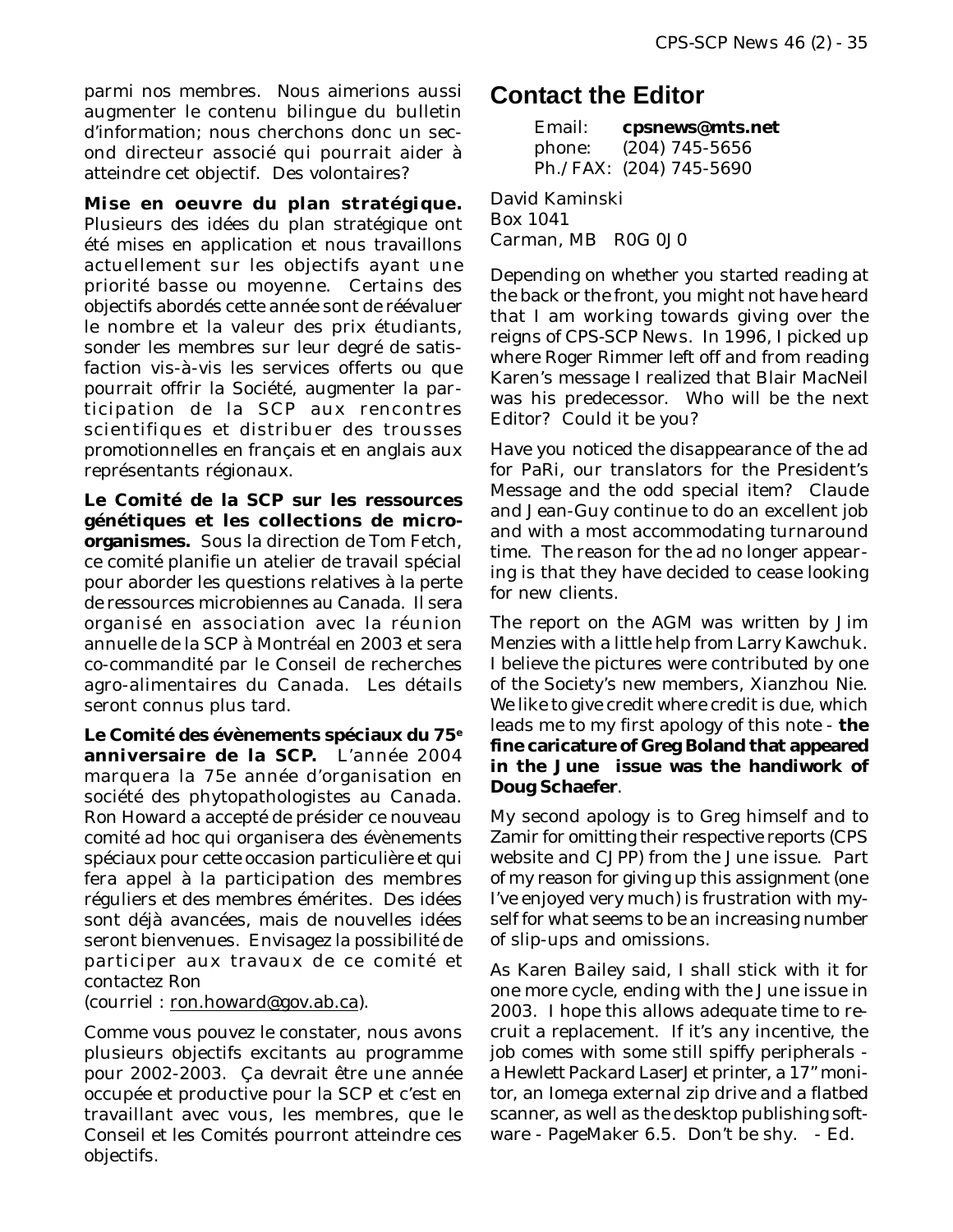### **2002 Meeting at Waterton Lakes, AB**

The 2002 Annual General Meeting of the Canadian Phytopathological Society took place from June 16<sup>th</sup> to 19<sup>th</sup> at Waterton Lakes Lodge in beautiful Waterton Lakes National Park, Alberta. The park was established in 1895 and in 1932 was joined with Montana's Glacier National Park to form the Waterton-Glacier International Peace Park - a world first. The park represents the southern Rocky Mountains natural region where some of the most ancient mountains in the Rockies abruptly meet the prairie. It is a spectacular landscape shaped by wind, fire and flooding with a rich variety of plants and wildlife. The park is also home to Upper Waterton Lake, the deepest lake in the Canadian Rockies. Many attendees took advantage of the park during periods of free time to hike its many trails and to enjoy the fresh air and wildlife. Many were fortunate enough to see and get close to grizzly bears, moose, sheep, elk, deer, bison and other wildlife. It was indeed a beautiful setting for the 2002 AGM.

The theme of the meeting was 'Phytopathological Challenges/Défis en phytopathologie' and attracted 151 registrants, of which 23 were students. The meeting was opened with welcoming remarks from the 2001-2002 CPS/SCP president Dr. Greg Boland, followed by a presentation on Waterton National Park by a park representative. During the course of the meetings, there were 99 presentations including a



*Outgoing President Greg Boland (right) visits with Scott Chapman (left)* erosity. *of BASF at the poster session*

symposium on 'Phytopathological Challenges' and an industry colloquium sponsored by BASF on "Novel Disease Control Strategies". The symposium was very interesting and thought provoking with presentations by Dr. V. Higgins on 'Making Plant Pathology Training Relevant in the  $21^{st}$  Century', Dr. A.E. Desjardins on 'Diverse Traits for Pathogen Fitness in *Giberella zeae*' and Dr. S.H. DeBoer on 'Perspective on Genetic Engineering of Agricultural Crops for Disease Resistance.'

A graduate student social was one of the highlights of the meeting and was held on Monday night at The Thirsty Bear pub. A hypnotist



was the main entertainment at the social, and the crowd was not disappointed. Even some die-hard skeptics had to admit to enjoying themselves. It was a highly enjoyable evening and demonstrated that we should all attend the graduate student social in the future. The banquet and awards ceremony was held

on Tuesday night at the Bayshore Inn banquet room. Close to 200 delegates and guests were entertained by cowboy poet Bryn Theissen while dining on Alberta prime rib and huckleberry pie.

The meeting wrapped up on Wednesday morning with the annual business meeting at the Waterton Lakes Lodge conference room. During the course of the meeting, Dr. Greg Boland passed the office of president over to the 2002- 2003 president, Dr. Karen Bailey. The Canadian Phytopathological Society wishes to thank the many sponsors for their support and gen-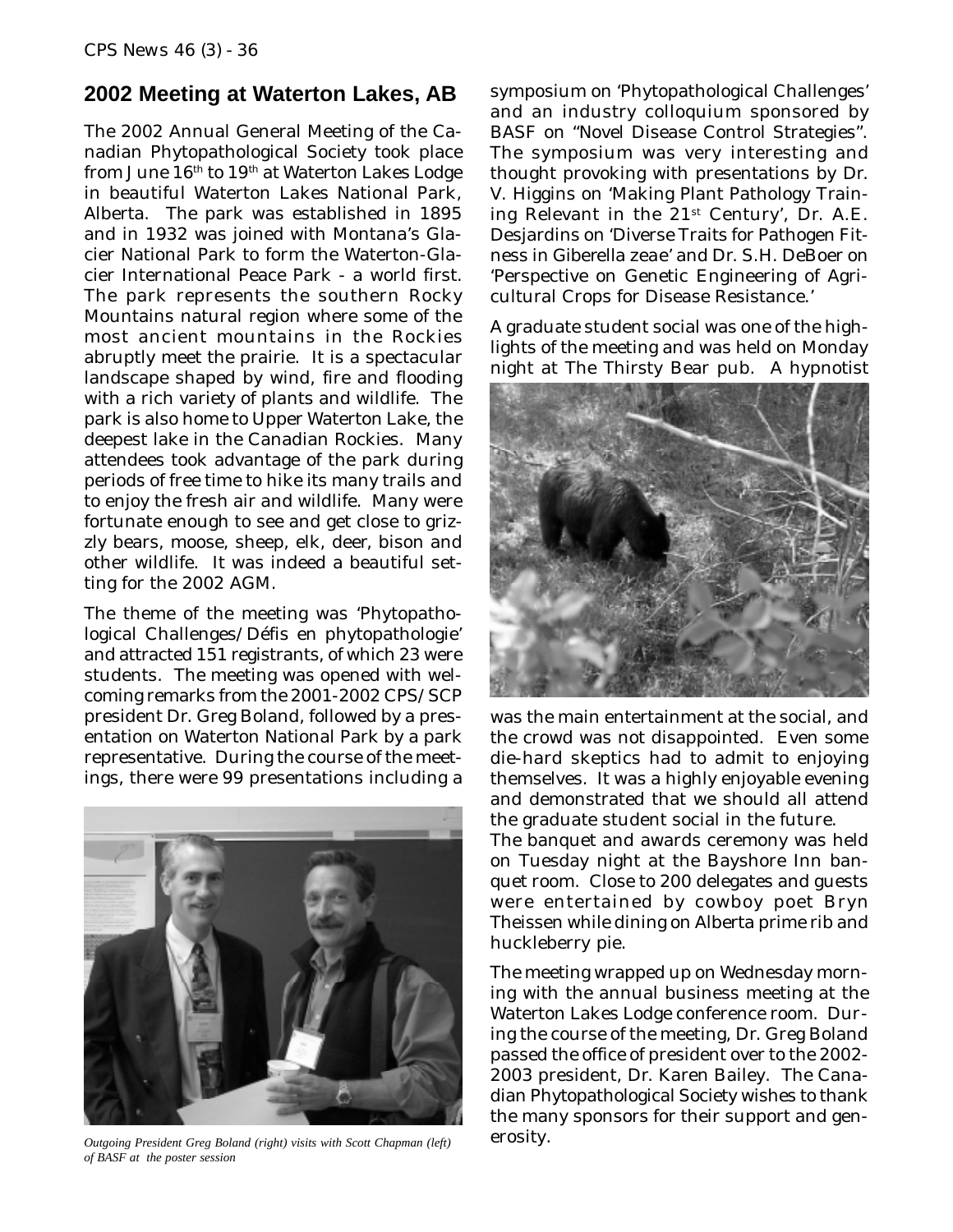## **Committee (and other) Reports**

### **CPS Awards**

The following awards were announced and presented at the CPS Annual meeting in Waterton Lakes, Alberta, June 18, 2002. Citations for the Fellow, Gordon Green and the Award for Outstanding Research will appear soon in *CJPP*.

### **Student Travel Awards**:

Syama Chatterton, Department of Environmental Biology, University of Guelph

Amelia Dauch, Department of Plant Science, McGill University

This competition requires that applications (with abstracts) be submitted in early March so that the successful applicants can be informed of the award well in advance of the meeting.

### **Best Student Oral Presentation**:

Amelia Dauch, Department of Plant Science, McGill University, for her presentation "Detection of the mycoherbicide Velgo© in velvetleaf field soil using strain specific markers."

### **Best Student Poster Presentation:**

Robert W. Duncan, Department of Plant Science, University of Manitoba, for his poster "Isolation and assessment of potential biological control agents from sclerotia of *Sclerotinia sclerotiorum*."

Honourable mention: Quinn A. Holslag, Department of Plant Science, University of Manitoba, for his poster "Assessing *Entomosporium mespili* inoculum potential on infected *Amelanchier alnifolia* leaves."

### **Fellow of the Canadian Phytopathological Society**;

Dr. Rudra P. Singh, Agriculture and Agri-Food Canada, Potato Research Centre, Fredericton, NB

### **Gordon Green Outstanding Young Scientist Award:**

Professor Louis Bernier, Centre de Recherche en Biologie Forestiere, Universite Laval, Sainte-Foy, Quebec

### **Award for Outstanding Research**:

Professor Jalpa P. Tewari, Department of Agriculture, Food and Nutritional Science, University of Alberta, Edmonton, Alberta

Congratulations to all award recipients and thanks to all who took the time to prepare and submit nominations. Thanks also for the year round efforts of members of the Awards Committee, Sue Boyetchko, Suha Jabaji-Hare, Khalid Rashid, and Brent McCallum, and to Gary Peng for assisting with the judging of the student awards.

Verna J. Higgins Chair, CPS Awards Committee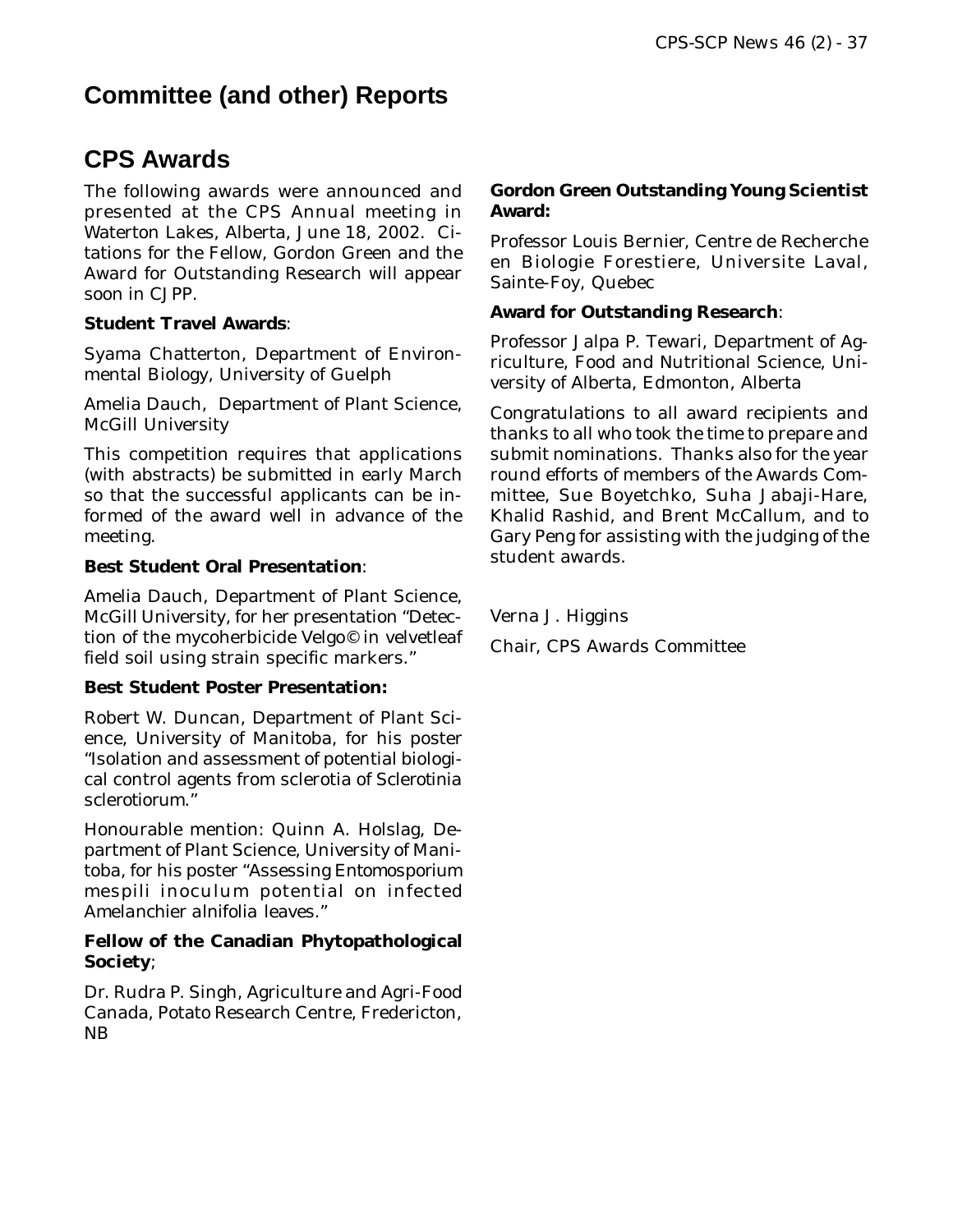# **Other Reports**

### **Report from the Editor-in-Chief**

### **of the Canadian Journal of Plant Pathology (CJPP)**

Vol. 23 (1-4) for 2001 consisted of 410 printed pages inclusive of 4 review/invited papers, 30 full papers, 5 Symposium articles, 9 notes, 2 Fungi Canadenses, Annual and regional meeting abstracts, an Index of Authors and Instructions to Authors. Noteworthy is that there were 9 colour plates published. The journal made a transition in Editor-in-Chief from Rudra P. Singh to Zamir K. Punja beginning July 1, 2002. Following the transition, 3 new categories - Research News Highlights, Emerging Technologies, and Mini-reviews were added to the journal. The journal also was made available on-line beginning with the 23 (4) issue. The Editorial Board, consisting of 11 Section Editors, was revised with the appointment of 5 new individuals and the creation of a new category - Abstracts and Symposium papers. Through the efforts of these Section Editors and NRC Research Press, the journal continues to publish articles rapidly. I would like to thank all of the individuals who have committed their time and effort to making the *CJPP* what it is today.

Zamir K. Punja Editor-in-Chief, *CJPP*

### **CPS-SCP Website**

The CPS-SCP Website (www.cps-scp.ca) was redesigned in July 2001 and continued to grow during 2001-02, in both size and usage. Our website is now considered an intermediatesized internet site with more than 170 html pages and 100 images and downloadable files. The new design includes several new features, with emphasis on a new graphical presentation and improved access to frequently used

pages. In addition, the Resources section of our website was expanded this year with the inclusion of more teaching-related materials for public schools provided by the Education and Public Awareness Committee, chaired by Jeannie Gilbert.

Usage of the CPS-SCP Website increased significantly during 2001-02. For example, from January to April 2002, there was a range of 131,556 to 160,052 hits/month (hit = any connection to the site, including inline image requests and errors); 9,480 to 10,683 views/ month (view = a hit that successfully retrieves content); and 4,581 to 5,534 user sessions/ month (user session = a session completed by an individual user of the website during one visit). The most frequently requested pages in the site included:

*journals.htm, watertonlakes.htm, positionspage.htm, cjppeng.htm, meetings.htm, suddenoakdeath.htm, cpds.htm, publications.htm, journal2001.htm, sustainingassociates.htm, resources.htm,* and *weblinks.htm*.

The site search engine was also used frequently. The CPS-SCP website was visited by internet users from up to 40 countries in 2001- 02.

These summary figures indicate that usage of our website increased by 400 to 500 % in the past year. This increased activity indicates that the CPS-SCP website is filling a need for faster and easier access to information on plant pathology and Society activities. A more detailed summary of user activity during the past year was posted on the homepage of the website in early July. Members of CPS-SCP are encouraged to submit suggestions for content that they would like added to the site, particularly for announcements of available positions in plant pathology. The *positionspage.htm* receives considerable user activity despite an often small number of positions that are advertised. The site was successful several times in 2001-02 in connecting potential employers with prospective employees and/or graduate students.

In 2002-03, emphasis will be placed on increasing the content of our website, and using the information gained from previous user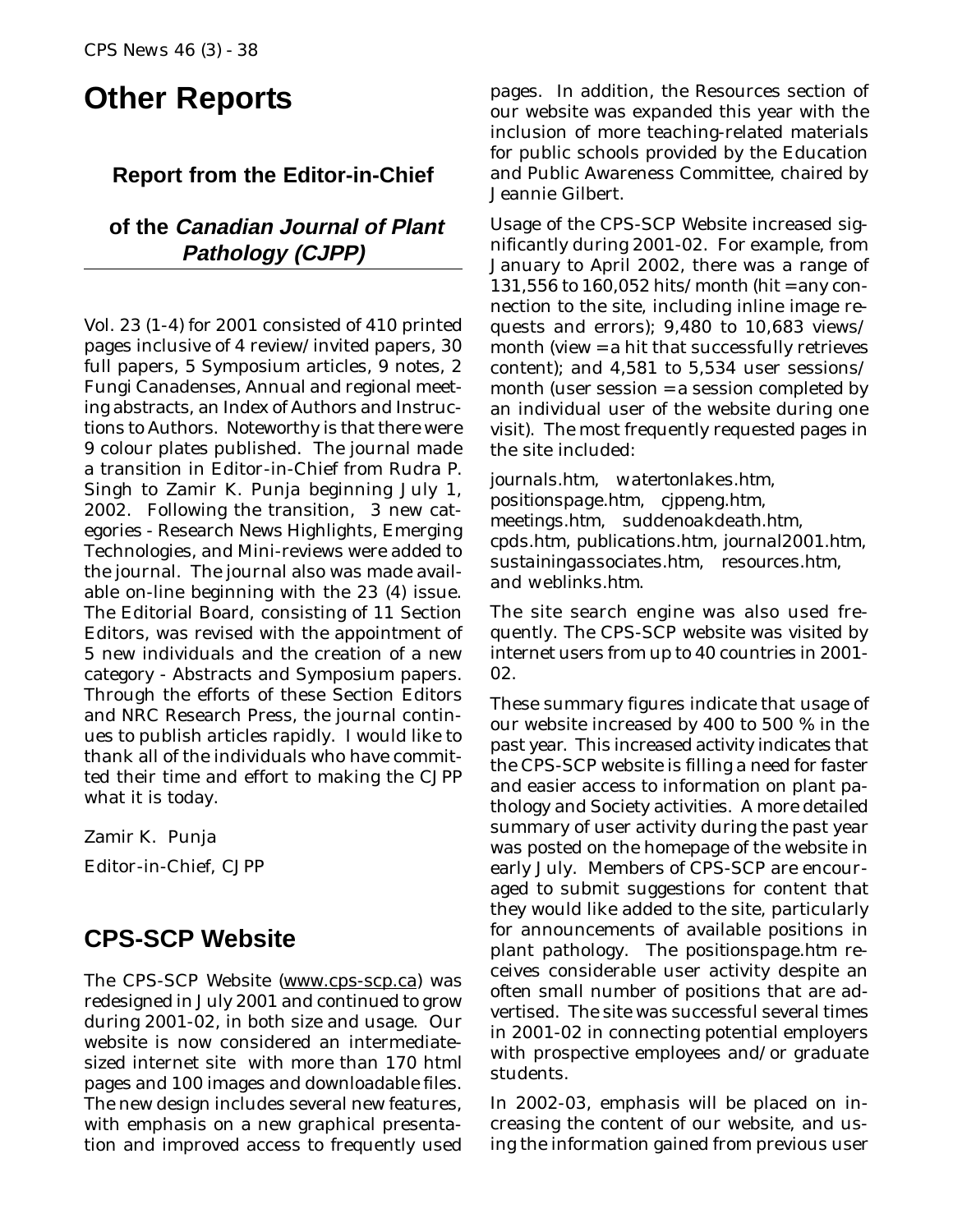patterns to identify areas that require more refinement and/or content. Additional content on the structure, membership and mandate of CPS-SCP Committees will be added in the near future. CPS members are encouraged to submit suggestions for additional information they would like included in our Society website.

Technical and graphical design assistance for the CPS website is provided by Judy Prange, Vancouver, BC, and the site is hosted by Bennett Arts Ltd., Vancouver, BC.

Greg J. Boland, CPS-SCP Website Editor

### **Membership - 2002**

#### **2002 Membership Totals** (as of June 12)**:**

Regular Members: 305

Emeritus Members: 56

Student Members: 29

Sustaining Associates: 17

Total Members: 407

In comparison to 2001, we are ahead in memberships. At the same time last year, we had 394 members. The final total for 2001 was 405 members. There has been a slight increase in membership over the last 2 years.

New Members: 32 (Regular - 21; Sustaining: - 1; Student: - 10)

Members from 2001, Not Renewed: 49

Members by Geographic Region

Canada: 329; US: 52; International: 26

Canada by province:

ON – 83; BC – 61; AB – 45; MB – 46; SK – 37; QC – 32; PEI – 10; NB – 9; NS – 5; NF - 1

189 Western Canada members (BC-MB); 140 Eastern Canada Members (ON-NF)

#### **New Members:**

Hafiz Uddin AHMED, Muhammad AYOUB, Eugenia BANKS, David CURREY, Khaled A. EL-TARABILY, Francois EUDES, Thomas FETCH, Claudia GOYER, Tajinder GREWAL, Linda M. KOHN, Scott MACDONALD, Dora Elizabeth MANZANO-FLORES, Al MCFADDEN, Xianzhou NIE, M. Soledade C. PEDRAS, Jodi SADLEIR, Norbert M. SATCHIVI, Russell TWEDDELL, Baziel VRIENT, Tim XING, Brian WOOLLEY - Aventis, Solveig ADAIR, Ruth Linda BENCHIMOL, Michelle CLEARY, Robert W. DUNCAN, Amy GEMMELL, Colin HIEBERT, Charlotte S. HOORNE, Aaron MILLS, Keith PARDEE, Nitin VERMA

The following **Sustaining Associates** have generously supported the CPS for 2002:

Advanta Seeds Canada Inc

Ag-Quest Inc.

Agricultural Certification Services Inc.

Aventis Crop Science Canada

BASF Canada

BC Hot House Growers' Assoc.

Busch Agricultural Resources Inc.

Dow Agrosciences Canada Inc.

Monsanto Canada Inc.

Philom Bios Inc.

Phyto Diagnostics Co. Ltd.

Pioneer Hi-Bred Production Limited

Plant Products Co. Ltd.

Saskatchewan Pulse Growers

Syngenta Crop Protection Canada Inc.

United Agri Products

Vikram Bisht

Gayle Jesperson, Membership Secretary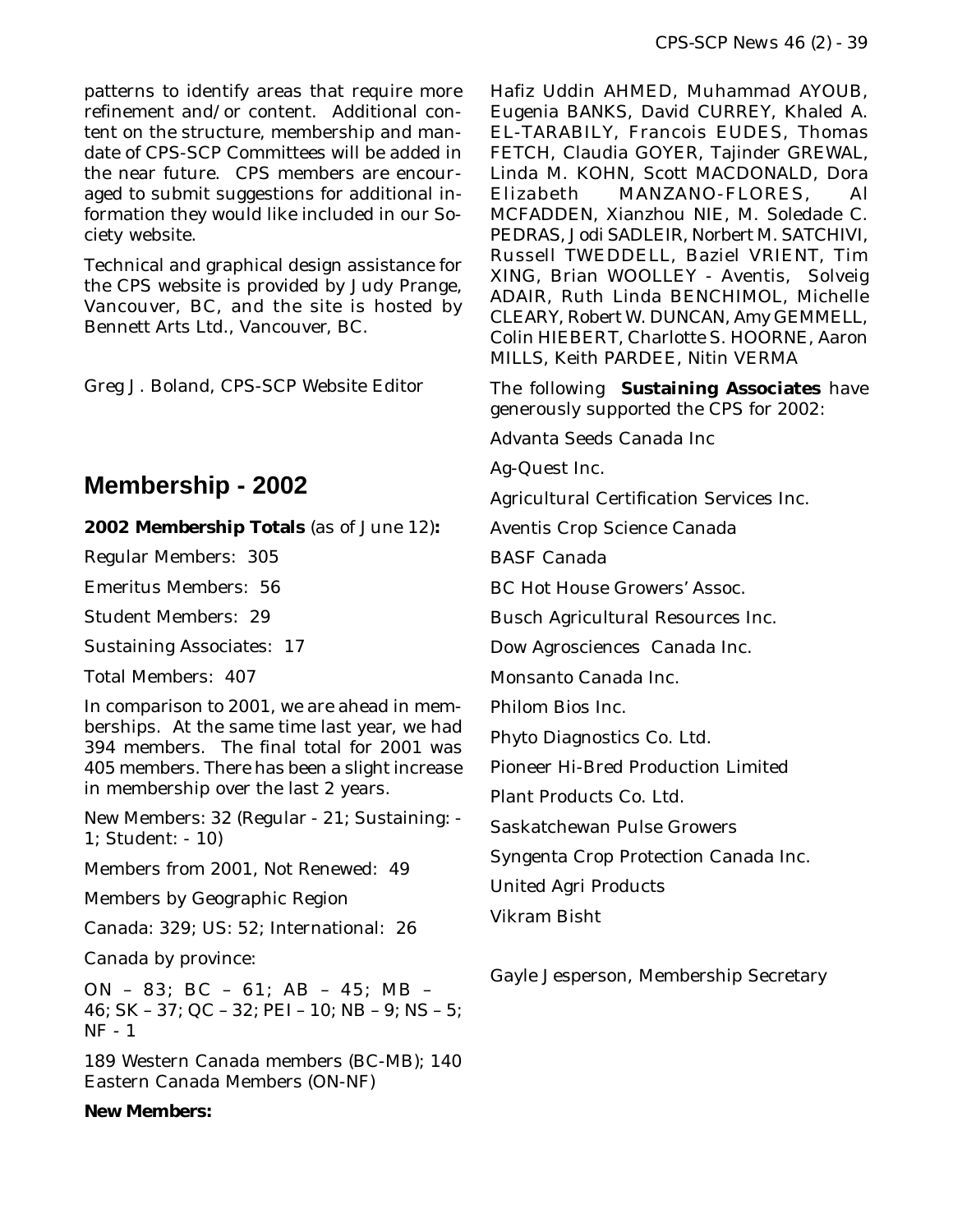### **People and Travel**

### **Dr. Vikram Bisht** writes from China:

I am presently working for TECHNICO, an Australian company, which has developed a special technology for rapid multiplication of seed potatoes; more details in www.technituber.com.au. The company's technology is being used in the USA, Mexico, China, India and of course in Australia. I manage the Seed Potato Production facility in Kunming, China. Kunming, the capital city of Yunnan province in south China, is a very beautiful city, with a population of 3.5 to 4 million. It is called the eternal spring city. It has beautiful golf courses, but they cater to mainly the golf tour groups coming from Singapore, Japan, and Hong Kong. Walk-ins would lighten your pockets by about 1000 Yuan (about 200 Cdn \$) for an 18-hole round!

Food variety is quite diverse; the price could range from 3 Yuan for a quick meal of noodles to whatever you'd like to spend (200-2000 Yuan). It is quite interesting to have a huge variety of dishes when having formal official banquets. "Gambei" or Bottoms-up is quite common while drinking. In a round-table for the banquets, the chief guest or the senior official always sits facing the entrance or the door.

I find it heartening to see the use of bicycles by a lot of people, and the roads have separate bike lanes. In general the Chinese appear quite healthy and there are not many obese people around.

The Chinese government appears to be managing well the change to a market economy – there are a lot of foreign companies interested in "taking advantage" of this. The people too have learned the capitalist ways - the going rate to go to the "loo" is anywhere from 2 to 5 Jiao (0.2 to 0.5 Yuan;  $1Cdn S = 5$  Yuan, also called Renmimbi).

As with many other countries, China is also greatly influenced by things "American" – the NBA on TV, MTV, shoes with 'Pepsi' labels, American movies (dubbed into Chinese).

### **Details about Chinese Potato Production**

China is the largest potato producer in the

world, with an annual production of over 60 million metric Tonnes, averaging 13.8 MT/ hectare. Over 65% of production is for fresh market.

This southern part of China, Yunnan, is the 9th largest potato producing province of the country. Tobacco, vegetables and ornamentals are the other major crops of this province. With entry into WTO, the tobacco industry in this region is expected to have a slowdown. Local governments hope to take advantage of the potential for the potato industry.

There is a wide range of productivity in China: from 800 kg to 3000 kg per mu (1 hectare  $= 15$ mu). There is no potato seed certification system as far as I know. In this region, I know of some small scale chips manufacturers who procure their raw material needs from growers who have been saving and using the same seed for about 30 seasons or more.

Chinese growers are very meticulous in maintaining their small fields; with good seed and some agronomic guidance they could certainly improve their productivity. An increase of 10- 15% in the productivity would translate into huge tonnage. It is quite possible in a few years. There is a huge potential for the potato industry in China. Rice and wheat are still the main competing staple foods.

The major diseases of potato in this region are late blight, soft rot, bacterial wilt, PV-Y, PV-X, and PLRV. Nematodes and stem borers could be problems in certain areas. Since many of the potatoes being used for seed have been grown for many generations, the incidence of seed-borne diseases is often quite high. Many old Dutch varieties, and varieties developed by the CIP are the major varieties being grown. Atlantic is now a favourite variety for the chipping industry.

In April 2003, the World Potato Congress will be held in Kunming. It would be great to meet with CPS friends here in Kunming. You are all invited.

### Vikram Bisht

+86-871-797-5616; Fax: +86-871-797-5613

Email: vikthkl@public.km.yn.cn Email at home: vlkram@public.km.yn.cn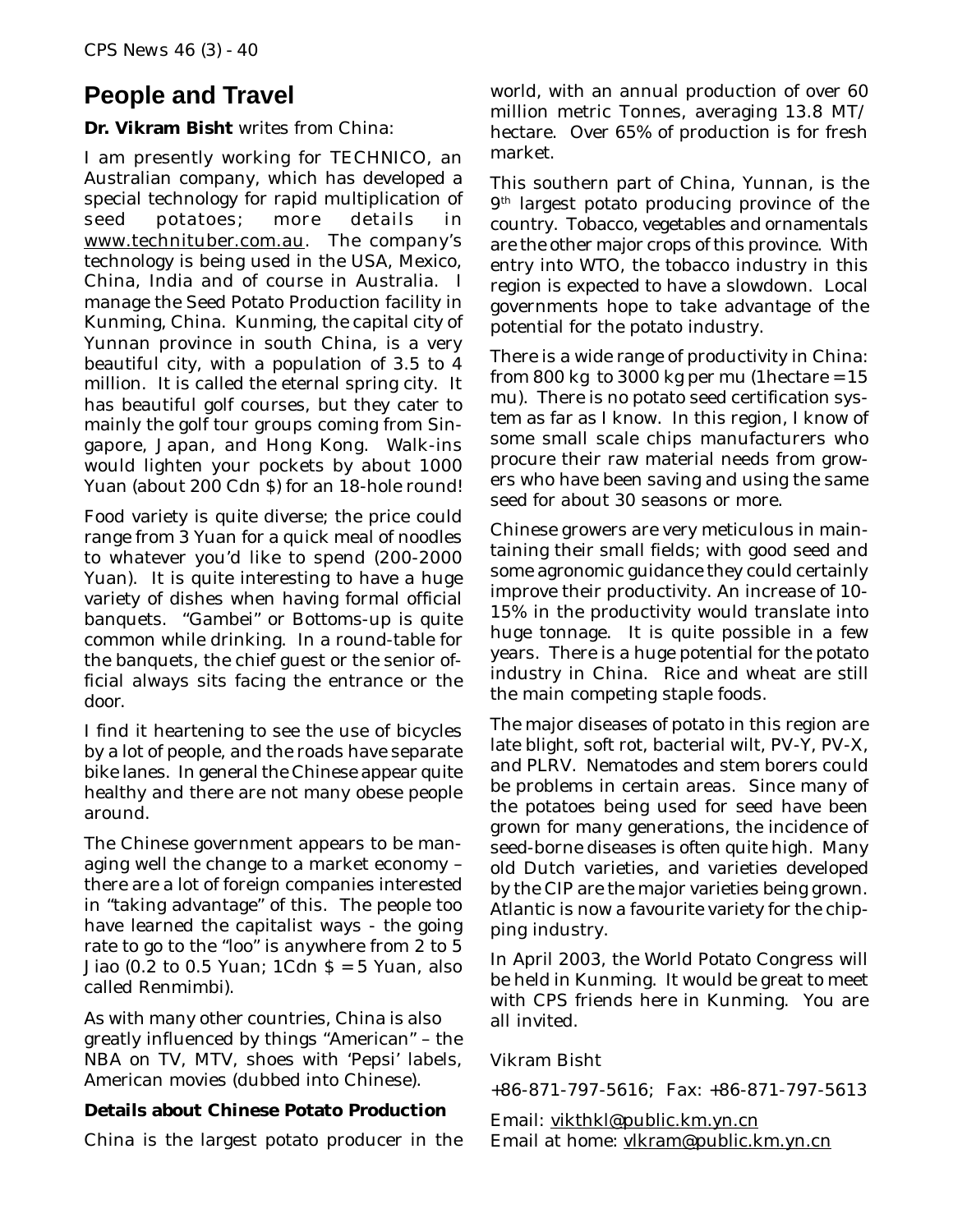

**Zlatko Popovic** recently completed the requirements for the M.Sc. degree in the Department of Botany, University of Manitoba. His supervisory committee included Dr. Chris Rampitsch and Dr. James Menzies of

the Cereal Research Centre, Agriculture and Agri-Food Canada and Dr. Lakhdar Lamari of the Department of Plant Science, University of Manitoba. Mr. Popovic's thesis was entitled "The Use of Virulence and Amplified Fragment Length Polymorphism (AFLP) to Study the Genetic Diversity of Field Isolates of *Ustilago tritici*."

**Jean Bérubé**, a forest pathologist at the Canadian Forest Service in Ste-Foy, Québec, recently became Papa. His wife, Elizabeth, gave birth to their first daughter, Agathe. Jean is planning a paternity leave to take his daughter across the ocean to visit Elizabeth's relatives in the Loire Valley in France. He will also try to travel south to Italy to start tasting wines for his next book on Italian Wines.

**Richard Hamelin** resumed his activities at the Canadian Forest Service in Québec after a 2 year secondment in a biotech company in the Montreal area. Although he found the experience interesting, he was happy to go back to his main interests in forest pathology. There will need to be, however, some readjustments: the pace in industry is quite different from the pace in a federal lab, so he will have to learn how to walk slowly again and do only one thing at a time...

### **DID YOU KNOW . . . ???**

*This subject - proposed last issue as a column to stimulate reader participation - has accomplished just that. This might be the first time in my six-year stint as Editor that I've had four responses to* one *item in the newsletter. The first is an answer to the challenge, "Where did the name of the flax disease, pasmo, originate?" (submitted by Robin Morrall). Sorry, Robin, no prizes awarded. In fact, since your answer is speculative, we might have further submissions on pasmo.*

*The other three are contributions that your colleagues imagined might pique your interest.*

Ed.

I am hoping to get a prize for the fastest response to your question in the latest *CPS News*. **Pasmo** was first described in 1911 in Argentina by Spegazzini. The name probably comes from the Spanish word "espasmo", which means "suffocation". However, it is possible that "pasmo" itself is a word in Argentinean Spanish. My Mexican Spanish source will check this in a dictionary he has at home tonight (perhaps). In another old publication (in English) from Northern Ireland, I have seen the disease described as "Pasmo" or "Spasm". It goes all right with foot root, neck rot, sore shin and gangrene, then, doesn't it?

### **Did you know . . .**

Subtitle - Why you should capitalize "Petri" in Petri plate?

The Petri plate was invented by **Richard Julius Petri**, a German army physician who worked in the lab of Robert Koch from 1877 to 1879. Petri later moved on to administrative positions, first in a tuberculosis sanatorium and then a museum. He contributed about 146 papers/reports to the literature on hygiene and bacteriology. For more see: http:// www.whonamedit.com/doctor.cfm/1079.html

*from Dr. Verna Higgins*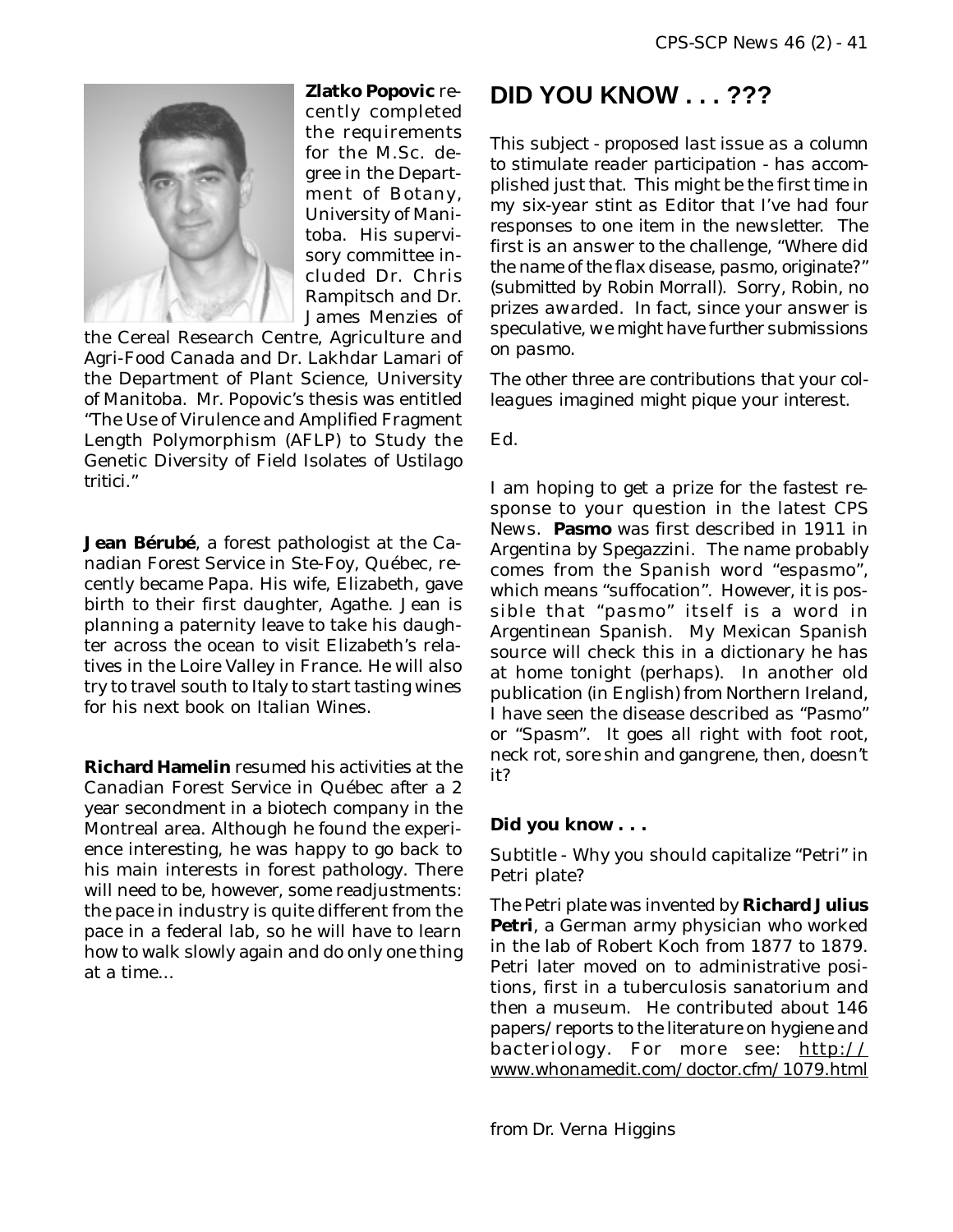#### **Did you know . . .**

Some rust fungi ensure insect-mediated fertilization by causing infected host leaves to resemble flowers (Roy 1993 Nature 362:56) or encourage insect-mediated spore dispersal by producing huge compound teliospores that mimic the pollen grains of their host (Savile 1989 Can. J. Bot. 67:2983).

The coffee rust epidemic in Ceylon (now Sri Lanka) in the 1870-80s, and the resulting replacement of the coffee plants with tea, was instrumental in turning the British into a nation of tea drinkers.

*from Dr. Michéle C. Heath*



### **Did you know . . .**

While not a plant pathogen, *Neurospora crassa*, the red (or pink or orange) bread mould, can cause a non-health-risk moulding of baked goods. More importantly, however, *N. crassa*, was used to understand how genes were responsible for traits or qualities expressed in the fungus. In the late 1930's George Beadle and Edward Tatum at the University of California created nutritional mutants of *N. crassa* and devised the One Gene – One Enzyme Theory, and along with Joshua Lederberg were awarded the Nobel Prize in 1958 for their work on the science of haploid genetics.

The theory established the crucial link between genes and their tangible effects. It showed that every gene specifies the production of one particular protein (or, as we now know, part of a protein). By revealing the link between genes and the processes they control, *N. crassa* played a key role in the emergence not only of the molecular biology of Watson and Crick, but also the genetic engineering used today in plants, animals and microbes. By understanding which genes are involved in traits and qualities the area of plant pathology and genetics for plant protection could occur.

*from Dr. Harry H. Kope*

### *For Plant Pathology News from further afield:*

Dear ISPP Colleague,

I am pleased to tell you that the latest issue of the newsletter, that for August 2002, is on the web at http://www.isppweb.org/nlaug02.htm. Please let others know.

Brian Deverall (Editor, ISPP Newsletter) Emeritus Professor B. J. Deverall School of Land, Water and Crop Sciences, A20, University of Sydney

NSW 2006, AUSTRALIA

+61-(0)2-9351-2531

bdeveral@mail.usyd.edu.au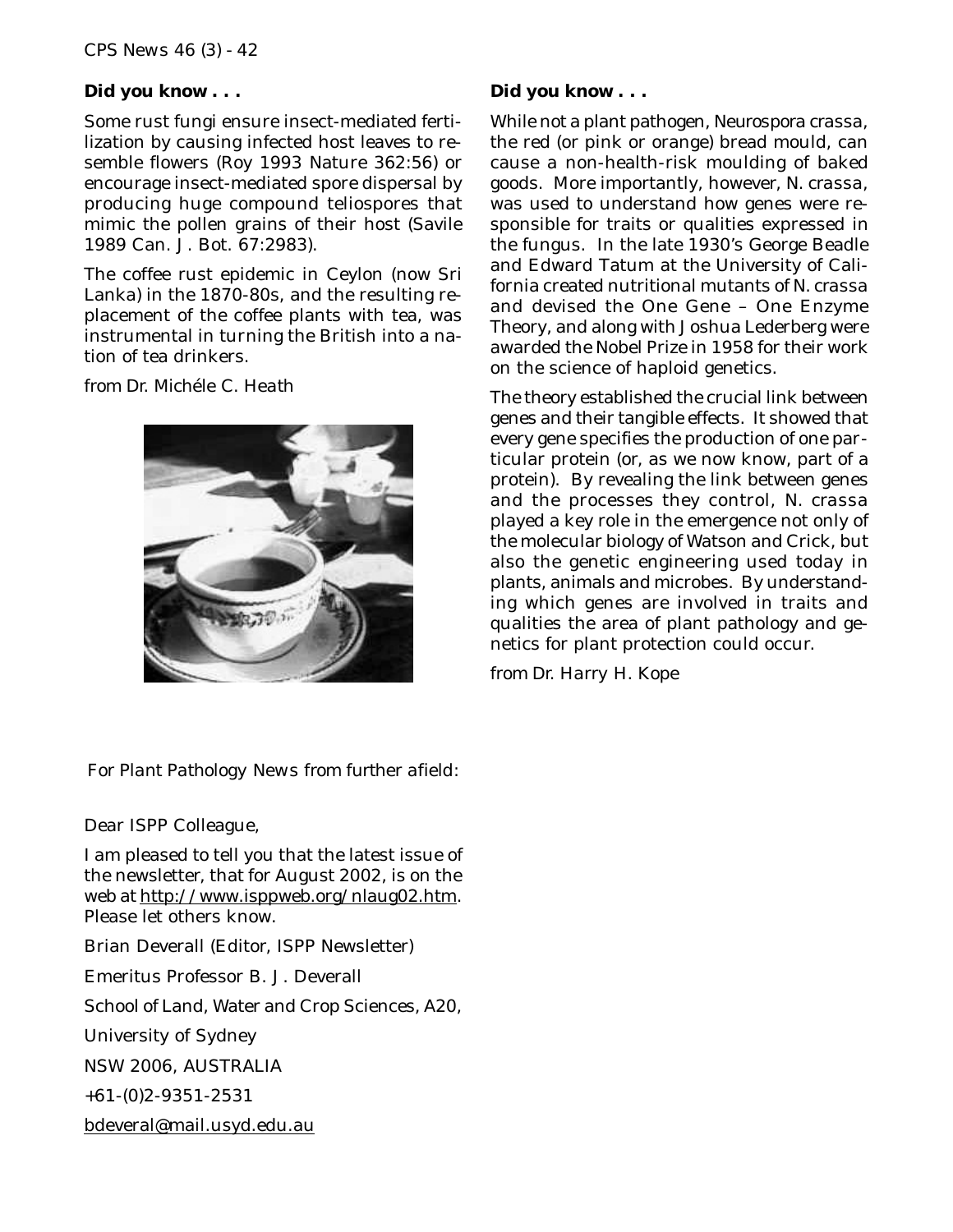*Associate Editor Jim Menzies had this intriguing question, "Does the organic food production industry feel a need for plant pathologists?' In order to delve into that question, Jim approached Blaine Recksiedler for his perspective. The following is Blaine's contribution which, we hope, will generate interest and discussion among pathologists who have worked in the organic sector.*

Ed.

### **Organic Crop Production in Saskatchewan**

Blaine Recksiedler

Cereal and Organic Crops Specialist Saskatchewan Agriculture, Food and Rural Revitalization Regina, Saskatchewan (306) 787-4664 brecksiedler@agr.gov.sk.ca

### **Size and Scope**

The 2001 Census of Agriculture included a question on certified organic farms. Nationally, 2230 farms reported as producers of certified organic products, with 1442 and 614 farms reporting field crop and fruit/vegetable/ greenhouse production, respectively. Saskatchewan has 773 organic farms that mostly produce field crops.

Saskatchewan Agriculture, Food and Rural Revitalization (SAFRR) commissioned a survey in 2000 to determine the number of producers, acres and crop types. Including producers in transition to organic production, the survey showed approximately 1000 producers with 700,000 cultivated acres. The major crop types were cereals (wheat, barley and oats), followed by flax and lentils.

### **Industry Needs Survey**

In 2001, SAFRR conducted an organic industry needs survey covering five areas: production research, marketing, extension, risk management, and industry barriers to growth. In excess of 400 organic producers and processors participated in the survey through questionnaires and workshops. Results were combined to identify priorities in each area.

Disease management, as a standalone category, ranked 11 out of 14 in relative importance. Soil fertility and weed management ranked as the highest concerns. When asked about the relationship between crop rotations and diseases, weeds, and insect pests, respondents also gave priority to this relationship. Successful organic production is a holistic methodology incorporating variability through crop rotation as its cornerstone strategy.

### **Agronomy and Disease Management Strategies**

Organic producers use many of the same disease management strategies as conventional producers. However, without the benefit of pesticides, organic producers place more importance on cultural, agronomic and genetic strategies. Disease management is based on incorporating these strategies into longer rotations.

A typical organic rotation may include clover under-sown to barley, green manure, wheat, pulse and flax. Changing the crop type also allows producers to vary seeding date (including fall seeding). That, in turn, provides opportunities for weed management.

I spoke with an organic producer who farms in southeast Saskatchewan. Although he includes one cereal crop in a four-year rotation, and uses buffer strips of different crops and tillage for weed control, he still finds fusarium, tan spot and septoria to be notable cereal diseases on his farm. This tells us just how prevalent these diseases can be. It would be interesting to compare the severity of these diseases in organic and conventional production in that region. He also informed me that leaf rust can be a problem, in part because of delayed seeding, and that varieties with the very best resistance are especially important on his farm.

Genetic resistance is the purest and most reliable form of disease management. Its effectiveness can be prolonged by incorporating agronomic and cultural techniques commonly used in organic systems – rotations, spring and fall crops, buffer strips, mixed grains, timing of seeding, *etc.*